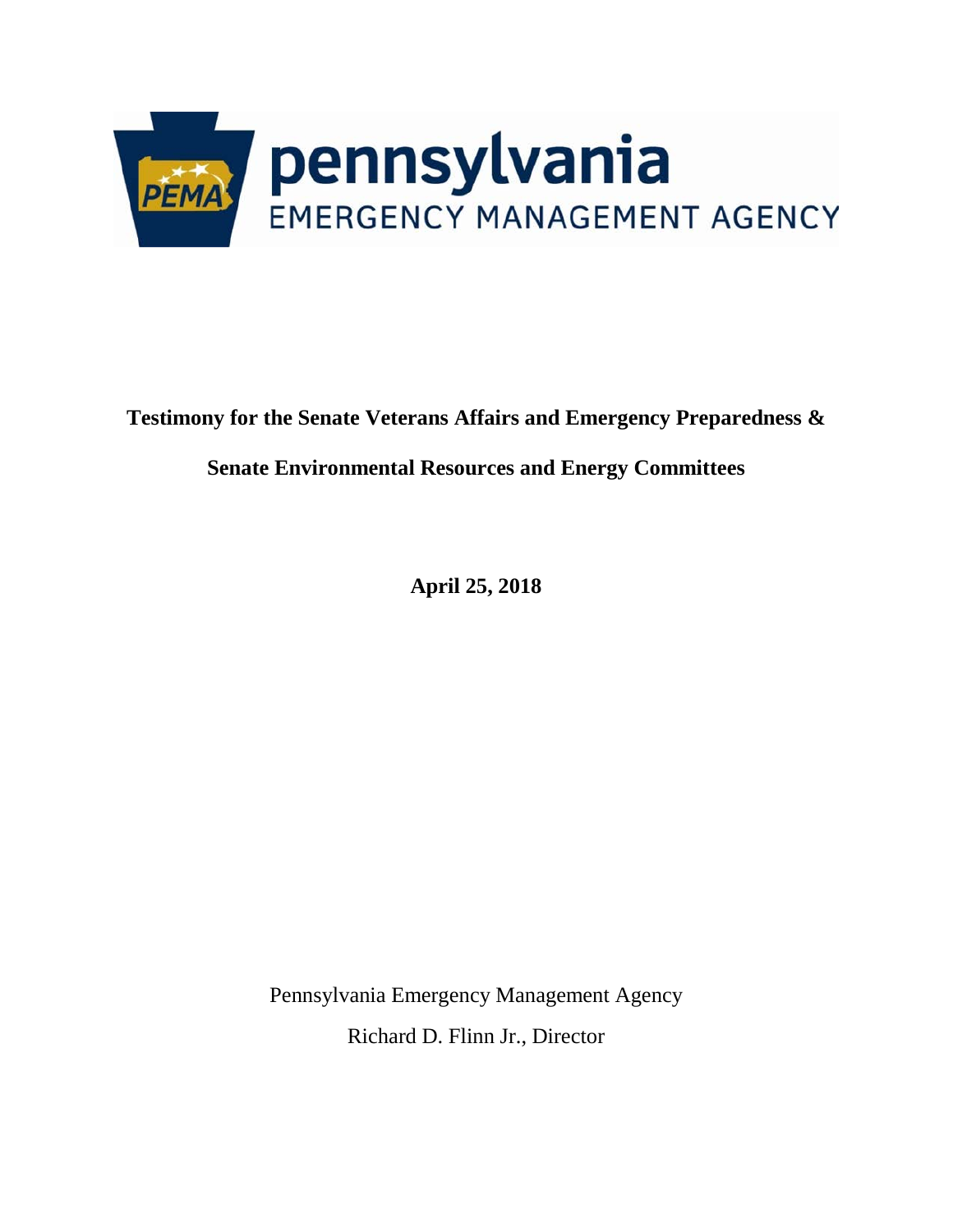Good Morning Chairman Vulakovich, Chairman Costa, Chairman Yaw, Chairman Yudichak and members of the Senate Veterans Affairs & Emergency Preparedness and Senate Environmental Resources & Energy Committees. Thank you for the opportunity to come before you and provide testimony on flooding issues that affected the Commonwealth throughout the winter.

My name is Richard D. Flinn Jr., Director of the Pennsylvania Emergency Management Agency (PEMA). While we are a smaller agency, the mission we take on is important: to coordinate the state agency response and support county/local governments in the areas of disaster preparedness, and response to and recovery from disasters, human-caused or natural.

Each day PEMA is provided with a weather briefing from our State Meteorologist. These briefings provide PEMA and our partners with a weather outlook as well as potential hazards that could impact the Commonwealth. Additionally, the Meteorologist works with the National Weather Service (NWS) which produces several products that are used to project weather impacts. During the winter, the NWS provides a Winter/Spring Flood Outlook every two week until the cold to warm season flood risk is non-existent. This product is provided to staff and our county partners in order to provide them with a general overview of what to expect.

Early in January 2018, the Commonwealth experienced colder than normal temperatures which resulted in increasing ice cover and thickness on the rivers. The temperatures were followed by a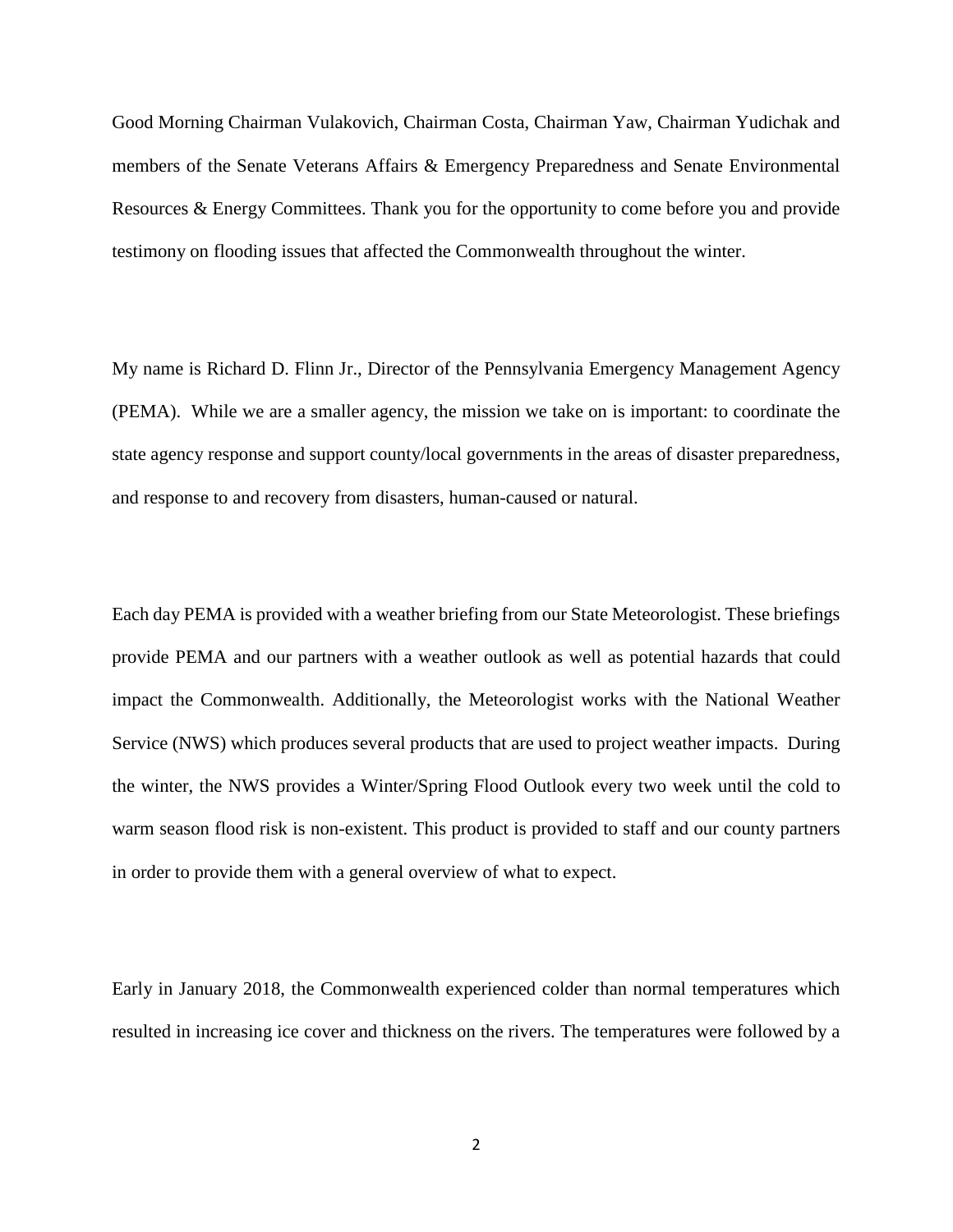period of milder weather, melting snow and rainfall which resulted in increased ice jam/flooding potential throughout the state.

During a one-month period, January 10, 2018 to February 12, 2018, the 24-hour Commonwealth Watch and Warning Center (CWWC) logged 33 incidents of ice jams/flooding into our Knowledge Center incident reporting software. These incidents were reported by the county emergency management agencies. As these incidents came into the CWWC, PEMA area offices and Headquarters remained engaged with our county partners ready to assist the counties with any unmet needs.

On January  $17<sup>th</sup>$ , PEMA held a series of conference calls with our three area offices, NWS, Army Corps of Engineers, and the impacted counties to discuss the ice jams and offer assistances, if needed. An additional call took place on January 26<sup>th</sup> with Dauphin, York, Lancaster and Cumberland counties, as well as NWS and Safe Harbor Dam officials to discuss ice jam flooding at dams on the lower Susquehanna River. Lancaster County followed the Lower Susquehanna Regional Ice Jam plan as the flooding alert went to a level IV of a V level system. Those along the rivers were asked to monitor conditions for potential flooding. The Civil Air Patrol conducted flyovers of the lower Susquehanna and drones were deployed to monitor condition.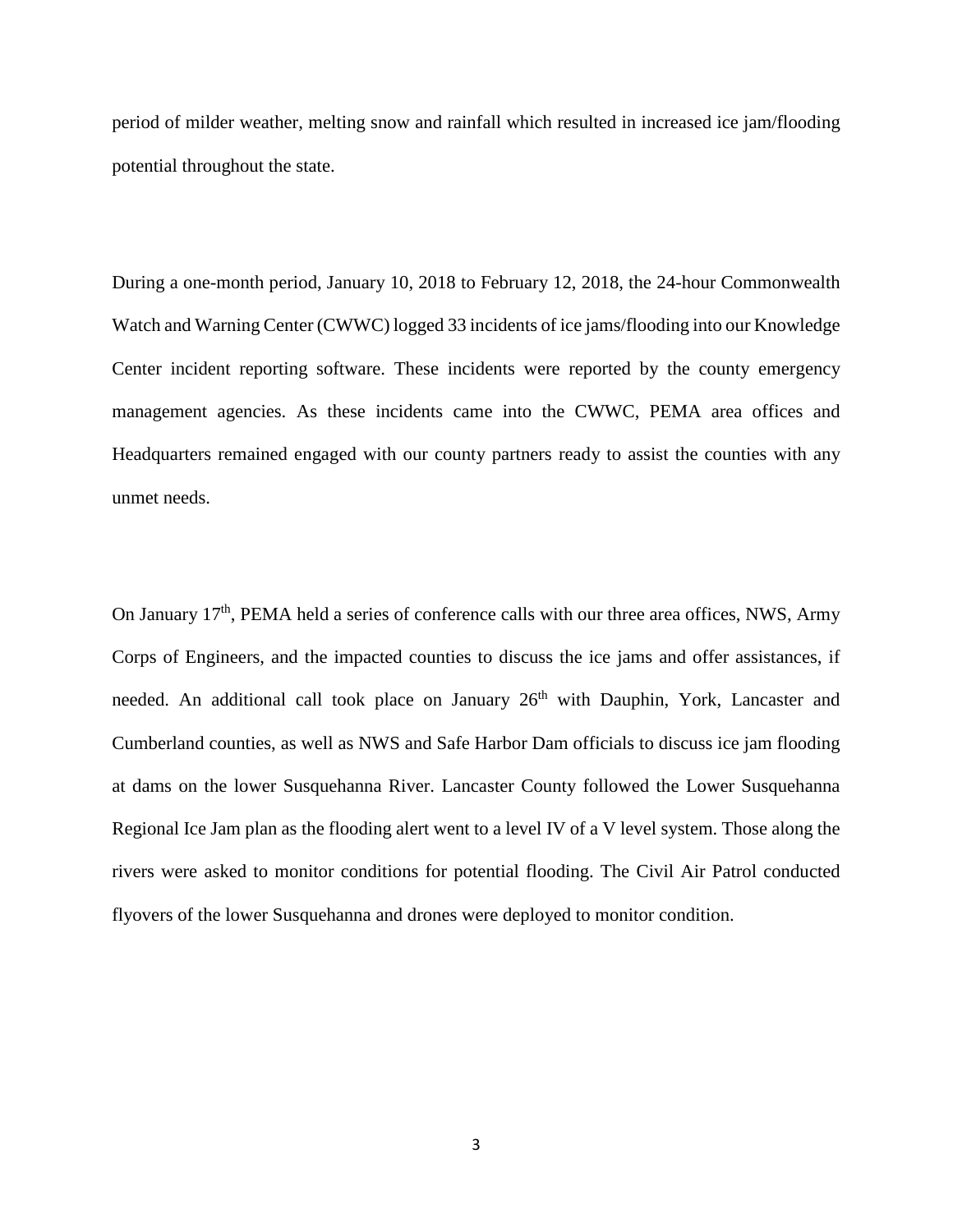As these incidents occurred, PEMA would work with our municipal and county first responders who had been monitoring these events and conducting assessments of their ice jams to determine impacts and what mitigation actions to take.

Emergency Management officials and first responders used drones, boots on the ground and river gauges to monitor ice jams and water levels. PEMA deployed staff to impacted communities as well as participated on calls with County/Local Emergency officials to help them determine how to address the ice jam/flooding they were experiencing. During these conversations with impacted areas, a variety of techniques were discussed to address the ice jam, including:

- Continuous monitoring to ensure water flow was consistent under the ice which would allow it to flow downstream
- Calling in the US Army Corps of Engineers for additional assistance
- Weakening/clearing ice using excavation equipment
- Using ice breakers, towboats, hovercraft to break up the blockage
- Ice blasting using dynamite

In order to mitigate ice jams during this winter, communities used a number of mitigation techniques, the most common being to use excavating equipment to clear the jam. Communities worked with their local emergency responders, public works departments, fire department and the Department of Environmental Protections to break up ice jams so that water could continue to flow downstream.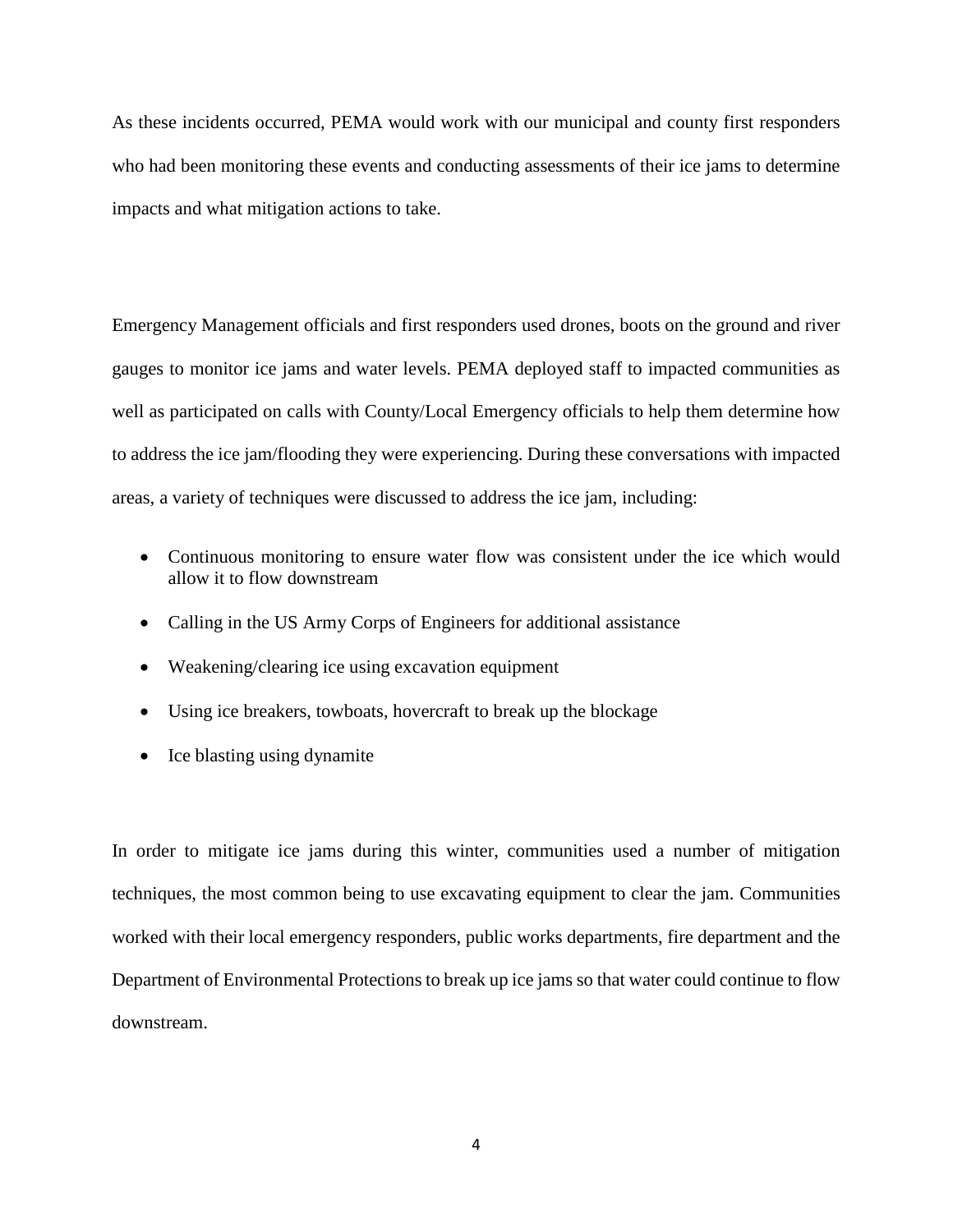PEMA worked with our partners to ensure that messaging went out to the affected communities informing them of the risks ice jams present, including flooding in low lying areas as well as downstream communities to ensure they were prepared to take action if necessary.

While we cannot prevent ice jams from occurring, PEMA has been working to reduce the damage that occurs to property owners from ice jams through our hazard mitigation (HM) division. This groups works with communities around the Commonwealth to do Acquisition/Demolition, Home Elevations and Hazard Mitigation Planning projects to reduce the impact of flooding to property. During the past two ice jam seasons, PEMA has been notified that due to HM projects in Petersburg, Huntingdon County, and West Pittston Borough, Luzerne County, locals removed homes from harm's way prior to the ice jam/flooding events. Our HM staff is also working with the Department of Community and Economic Development and several other state and local partners and associations to draft the state's first comprehensive Pre-Disaster Recovery Plan to be completed in 2019.

Additionally, PEMA and the Susquehanna River Basin Commission finished a FEMA Hazard Mitigation Grant Program pilot with Dauphin, Lancaster and Huntingdon counties. In this pilot, cameras were set up permanently at flood-prone areas in those counties, some have infrared capability, which can assist at night and for ice jam determinations. These cameras report on-line so that anyone going to the website has verification of what height the water is or whether there might be an ice jam.